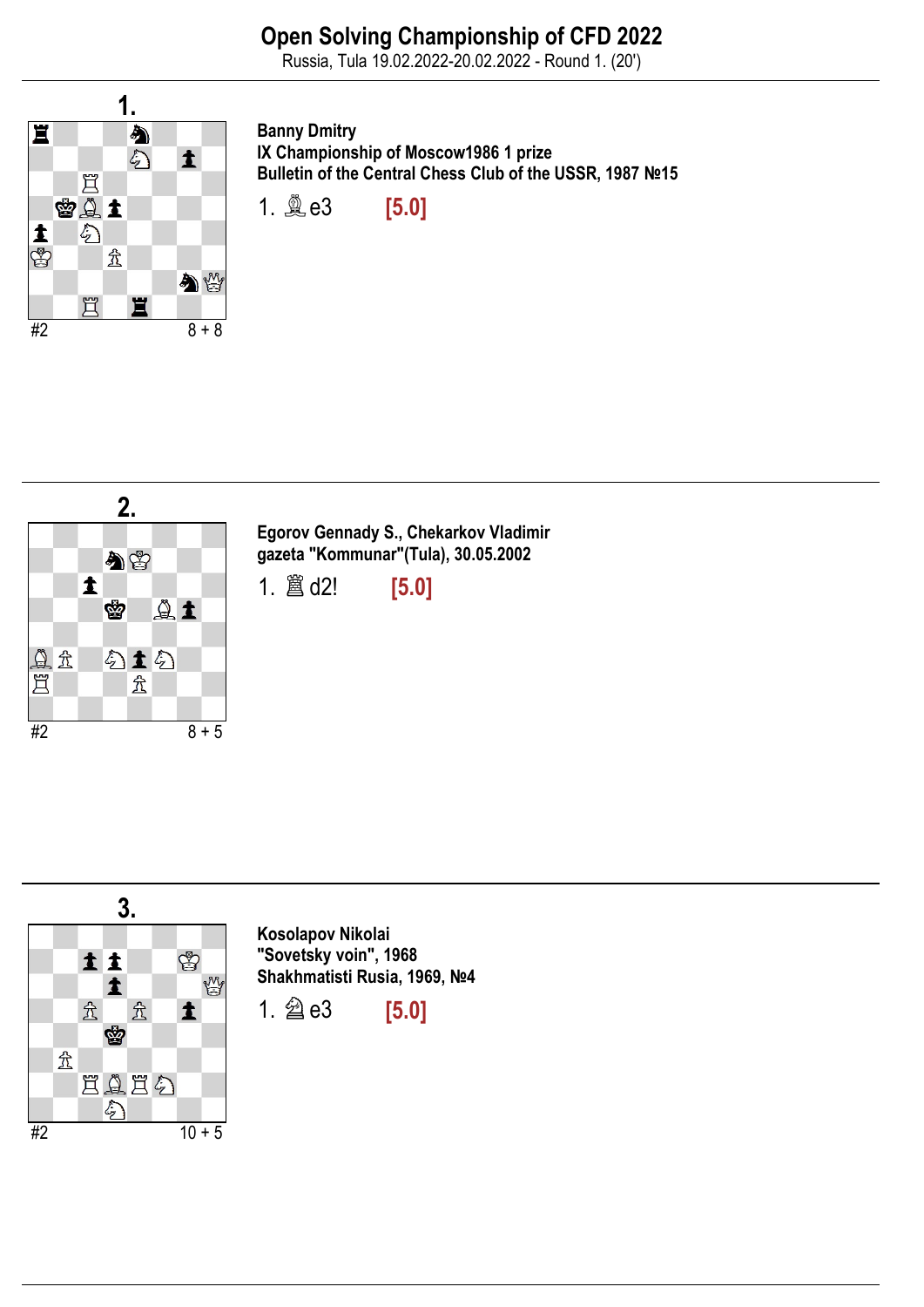Russia, Tula 19.02.2022-20.02.2022 - Round 2. (60')



Kozyura Gennady Bulletin of the Central Chess Club of the USSR,1987 №18





Fomichev (Fomichov) Evgeny Bulletin of the Central Chess Club of the USSR, 1986 №35

|  |                                                                           | 2. $\hat{\otimes}$ g3+  | [1.0] |
|--|---------------------------------------------------------------------------|-------------------------|-------|
|  |                                                                           | 2. $\hat{\otimes}$ e3+  | [1.0] |
|  |                                                                           | $1$ 曾 g1 2. 2 h2+, 2 g3 | [1.0] |
|  | $1\overset{6}{\otimes} d5+2.\overset{60}{\otimes} d5+$                    |                         | [1.0] |
|  | $1$ $\stackrel{\circledR}{\sim}$ :f1 2. $\stackrel{\circledR}{\sim}$ :f1+ |                         | [1.0] |



Rudenko Valentin F. Mat, 1975, 1 prize Bulletin of the Central Chess Club of the USSR, 1978 1.  $\hat{\Xi}$  f4 > 2.  $\hat{\Xi}$  e4+ [1.25] 1…♖:b3 2. ♗f3+ [1.25] 1…ef 2. **Ag4+** [1.25] 1…ed 2. **ad**1+ [1.25]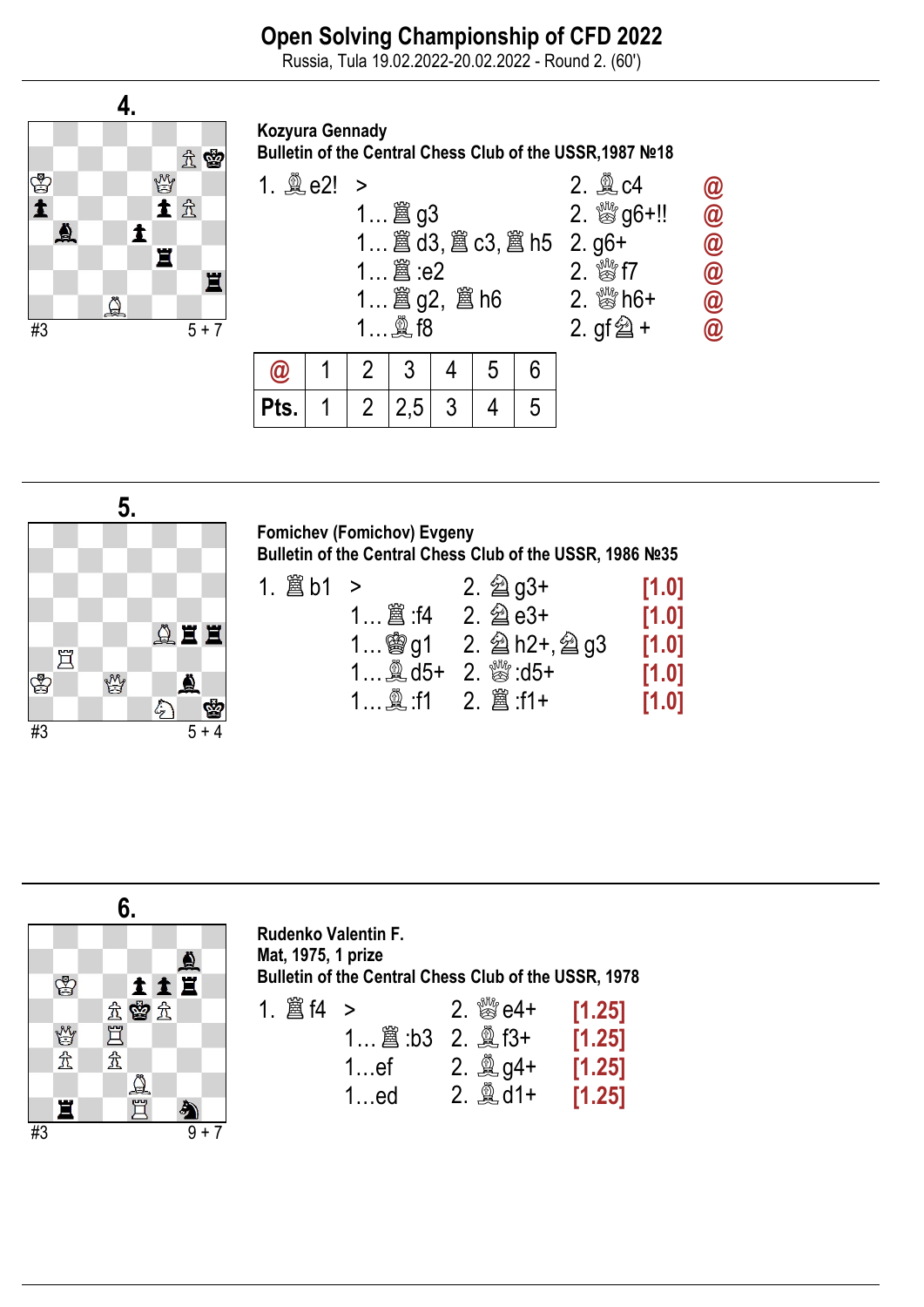## Open Solving Championship of CFD 2022

Russia, Tula 19.02.2022-20.02.2022 - Round 3. (100')



Zinar Mikhaïl Moscow Competition 1983 2 prize Bulletin of the Central Chess Club of the USSR, 1987 №22

|                     |                |                          | [1.0] |
|---------------------|----------------|--------------------------|-------|
| $1$ c $5$           | 2. d3          |                          | [1.0] |
|                     | 2 窗g6 3. 窗a7!! |                          | [1.0] |
| $3.$ \$ $17$ 4. q6! |                |                          | [1.0] |
| 4 @ g8 5.g7         |                | <b>窗:g7 6.窗b6= [1.0]</b> |       |



| Nadareishvili Gia                                      |
|--------------------------------------------------------|
| Московский конкурс 1986 2 НС                           |
| Бюллетень Центрального шахматного клуба СССР, 1988 №4. |
| . 8 m                                                  |

|                    |      |                                     |  |                   | [1.0] |
|--------------------|------|-------------------------------------|--|-------------------|-------|
| $1$ 28 e8 2. $2e3$ |      |                                     |  |                   | [1.0] |
| 2 2 f8 3. 2 f4     | 闔 e8 |                                     |  | <b>簋e8 6. 奠e7</b> | [1.0] |
|                    |      |                                     |  |                   | [1.0] |
|                    |      | 7 圖 c8 8. 1d8 b1 端 + 9. 传: b1 鼻 d4! |  |                   | [1.0] |



### Zakhodyakin Gleb "64" 1937 1 -2 prize Bulletin of the Central Chess Club of the USSR, 1988 No. 16

| 1. g7 | h2                  | 1. gh $\mathbb{S}^n$      | $h1\frac{m}{\infty}$ + | 3. 窗g3!          |     |               |                  |         | [1.0] |
|-------|---------------------|---------------------------|------------------------|------------------|-----|---------------|------------------|---------|-------|
|       | 3 <i>L</i> e1, 窗g1+ | 4. 窗 f4                   | ₩f2+                   | 5. 窗g4           |     |               |                  |         | [1.0] |
|       |                     | <b>會f5!!</b><br>6.        |                        |                  |     |               |                  |         | [1.0] |
|       | $6$ & $f3+$         | <b>魯e6</b>                | 19% d5+                | <b>曾f6</b><br>8. | ₩d4 | 會f7<br>່ 9. ⊾ | $\mathbb{S}$ :h8 | 10. ad8 | [1.0] |
|       | 曾d7<br>10           | 11. $c8\frac{800}{600} +$ |                        |                  |     |               |                  |         | [1.0] |
|       |                     | 12. 鼻f6                   | h6                     | 13.96            |     |               |                  |         |       |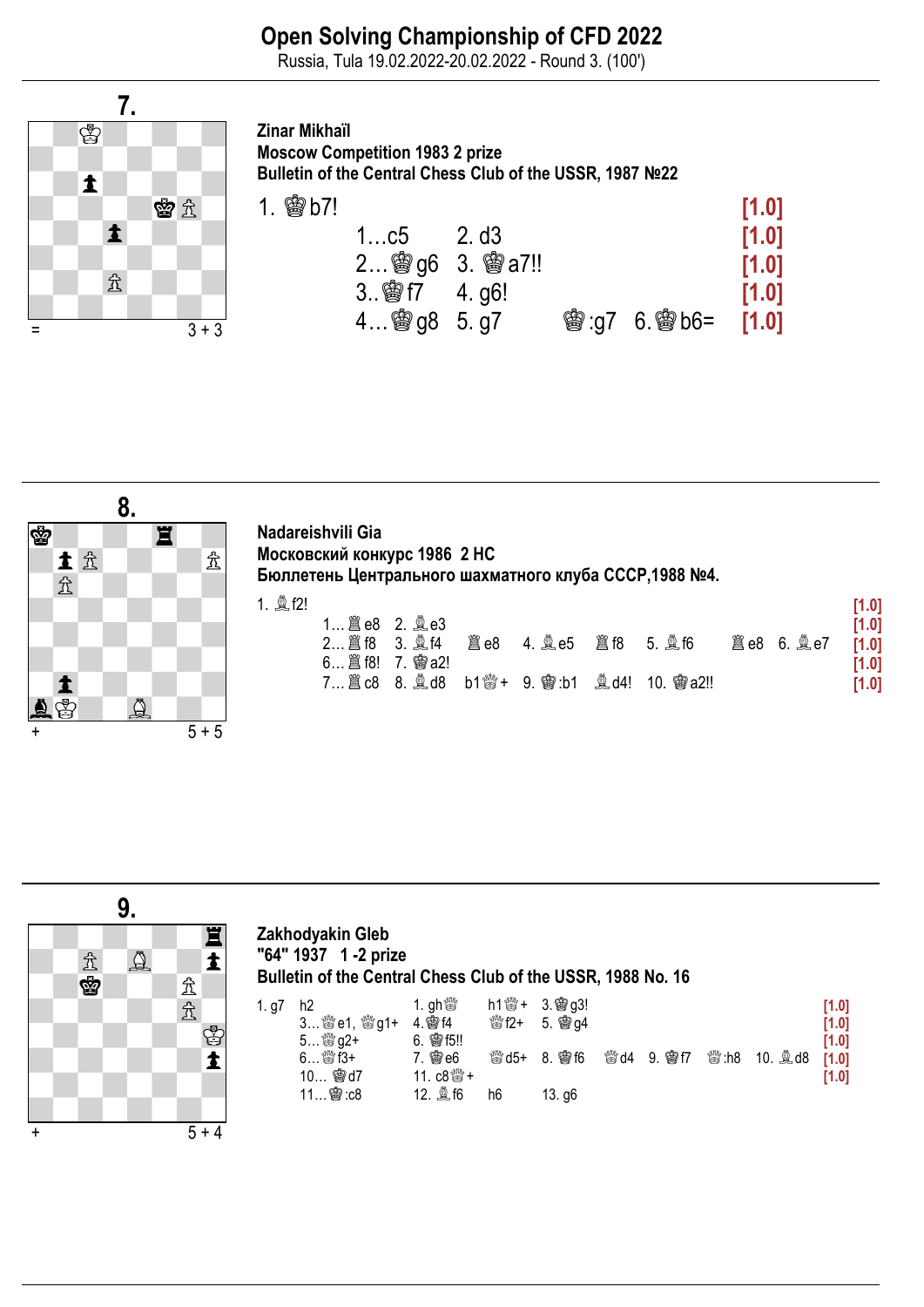## Open Solving Championship of CFD 2022

Russia, Tula 19.02.2022-20.02.2022 - Round 4. (50')





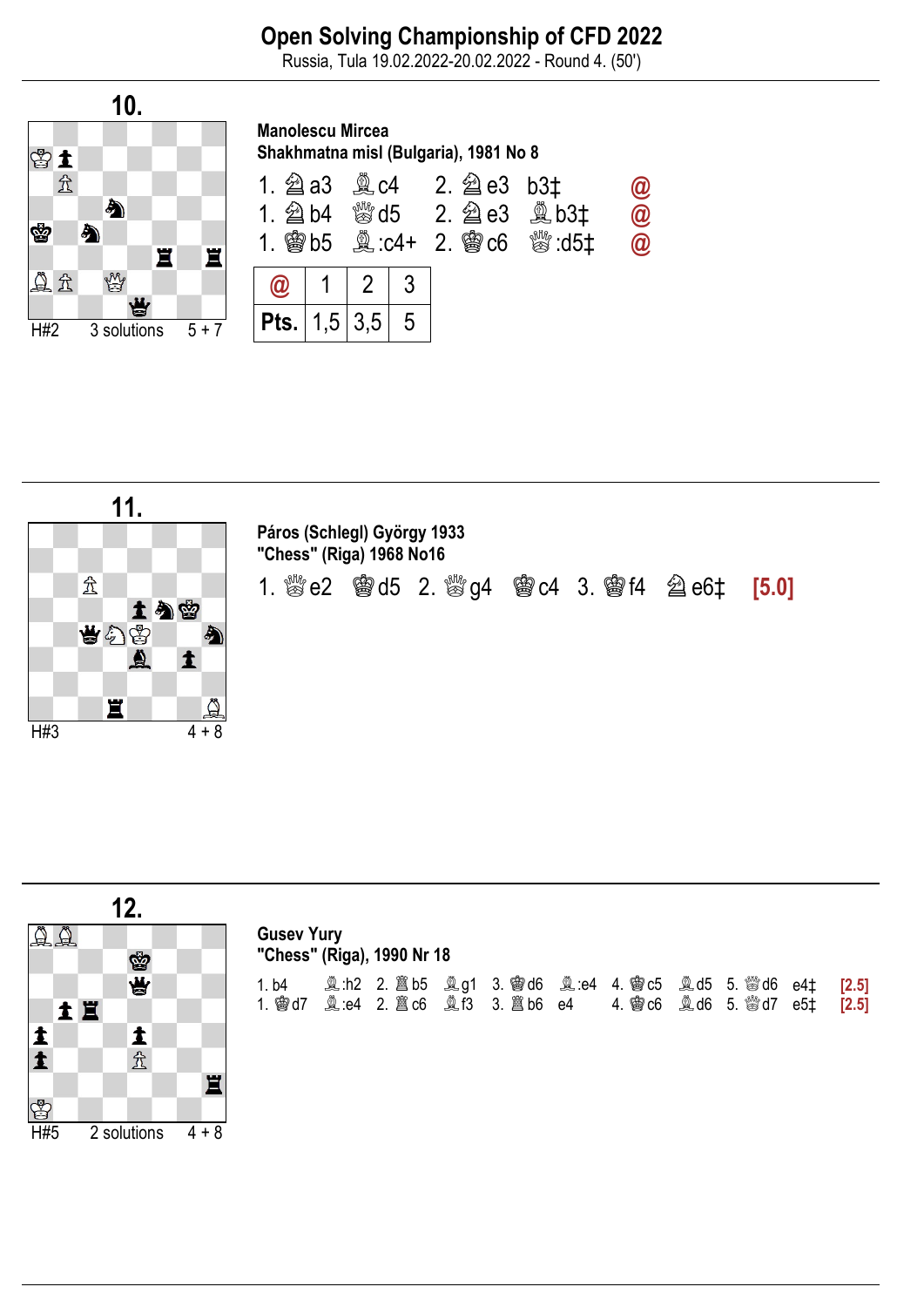Russia, Tula 19.02.2022-20.02.2022 - Round 5. (80')



Davidenko Fyodor V. 60 Jahre FiS, 1984 2 prize Bulletin of the Central Chess Club of the USSR, 1987 №21

|                                   | 2. 鬱f3+                   | $\mathcal{Q}$ e4         | $3.$ \sm h5+             | @             |
|-----------------------------------|---------------------------|--------------------------|--------------------------|---------------|
| $1$ 2 $c5$                        | 2. $\frac{300}{25}$ f5+   | <b>奠:f5</b>              | 3. 2e7+                  | @             |
| $1 \nsubseteq$ :d4                | $2.$ $\frac{30}{20}$ : d3 | <b>Ad3</b> : d3          | $3.\n  2$ b4+            | $\bm{\omega}$ |
| 1 2 e3                            | $2.$ @ $e6+$              | fe                       | $3.$ $\hat{\otimes}$ d8+ | @             |
|                                   | 2. $\frac{800}{60}$ g2+   | f3                       |                          | @             |
| 1 圖 h1, 圖 e1, 圖 f1, 2 e1 2. 奠 :b6 |                           | 窗e4                      | 3. 2b4+, 2e7+            | $\bm{\omega}$ |
|                                   |                           | $\overline{\mathcal{L}}$ | <b>②c5</b> 3. 2 a7+      | @             |

| $^{\textregistered}$ |  | J |                                          |  |
|----------------------|--|---|------------------------------------------|--|
| Pts.                 |  |   | $1 \mid 1,5 \mid 2 \mid 3 \mid 3,5 \mid$ |  |



# Rudenko Valentin

|  | <b>Moscow Competition, 1980, Prize</b> |  |  |
|--|----------------------------------------|--|--|
|--|----------------------------------------|--|--|

|  |  | 1 இ c6 2. இ b6 @ b5 3. 2 ca6 <b>[1.25]</b> |  |
|--|--|--------------------------------------------|--|
|  |  |                                            |  |



1. ♘e2 ♘d3 2. g4 fg 3. ♘d5 ♖:e2 4. ♖g5+ hg 5. ♔g7 [5.0]